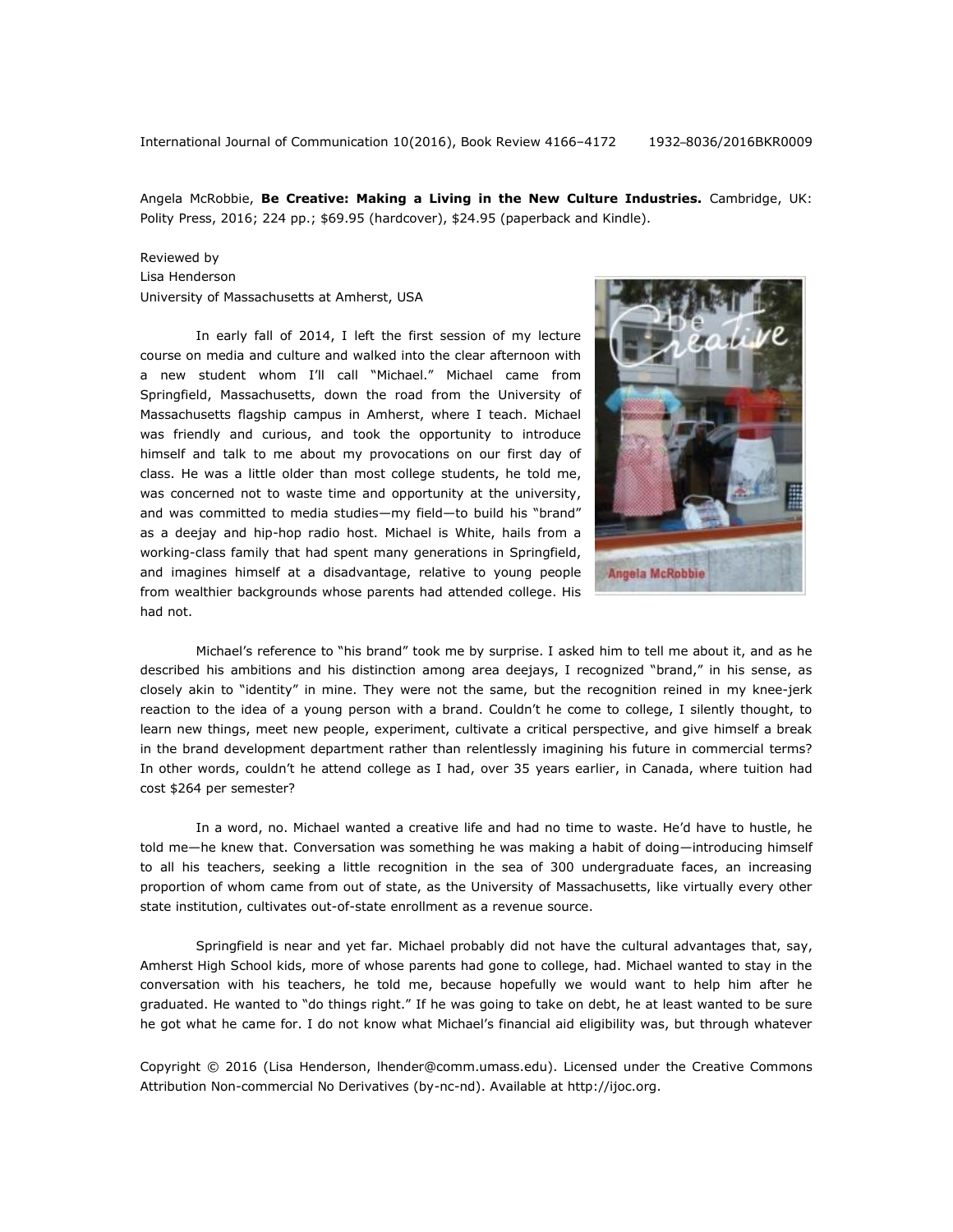combination of means, he would need to assemble about US\$30,000 per academic year (for tuition, fees, residence, meals, books, health insurance, and related expenses) as an *in-state* student.

For my part, I was worried that Michael wanted something our research-based, academic program in Communication wouldn't provide: media industries training. Although I and others in my department have long supported a critical production curriculum, we are, first, a social science department with a small but growing complement of "skills" courses in media making, a complement paired with other forms of applied instruction in writing, public speaking, research methods, community service learning, and mediation. Beyond our range of studio courses, we recommend internships for training in media, community development, state government, and marketing, alongside students' academic preparation on campus. We have a terrific range and rate of success with local and international internship placements, I told Michael, and I encouraged him to pay close attention to the internship search assignment he would encounter in his "Introduction to the Major" course as a first-year student. Michael hoped to find paid internships while he cultivated his art and deejay profile in his off-hours. He was in no position to compete for unpaid work during the school year or the summer.

Michael's story is not unusual among current state university newcomers, but I return to it inspired by feminist cultural studies scholar Angela McRobbie's *Be Creative: Making a Living in the New Culture Industries.* McRobbie has studied contemporary cultural forms for over 35 years, from club and rave cultures to independent fashion, always through a composite lens of feminist theory and the British left tradition of cultural studies. *Be Creative* takes on a deeply ambivalent object for many of us who share McRobbie's commitments: the formation of creative economies in the neoliberal era (dating from the late 1970s), in McRobbie's case in the UK between the election of Tony Blair in 1997 and the financial crash in 2008—the crest of New Labour and labor reform. On the one hand, the prominence of culture in the moral and economic life of community and country is welcome; on the other, the terms of recognition are twisted by economic agendas at odds (1) with the ambition of an egalitarian, participatory context for policy and government investment and (2) with the deployment of cultural resources for democratic purposes, what Hesmondhalgh, Oakley, Lee, and Nesbitt (2015) call "cultural democracy" (p. 33).

Although situated in the United States, Michael's story is typical of what McRobbie describes in the UK, where most of her examples come from women in the fashion trade: Michael is young; he aspires to an expressive, artistic life in contrast to his parents' blue-collar employment in postindustrial western Massachusetts; he has no safety net save his willingness to self-exploit in the name of hustling, "going for it," and "passionate work" (McRobbie, p. 36); and he envisions his success as a rise up and out, not anchored by a set of attachments in and around a community, tradition, or collective. He is prepared to work hard toward a life that combines art and commerce, neither art as special precinct nor a job in the traditional sense, and not marked by any expectation of security from employer or government. The university is his training ground for a creative future, not a space of reflection or anti-instrumental education, and universities themselves are eager to control the training market. The situation McRobbie describes at her institution, Goldsmiths University London, with its myriad pay-as-you-go master's programs in event planning and promotion, for example, is ahead of the University of Massachusetts Amherst in this effort, although there, too, marketized training programs in such areas as media literacy are in development. Everywhere, new revenue-generating efforts are redoubled by market-style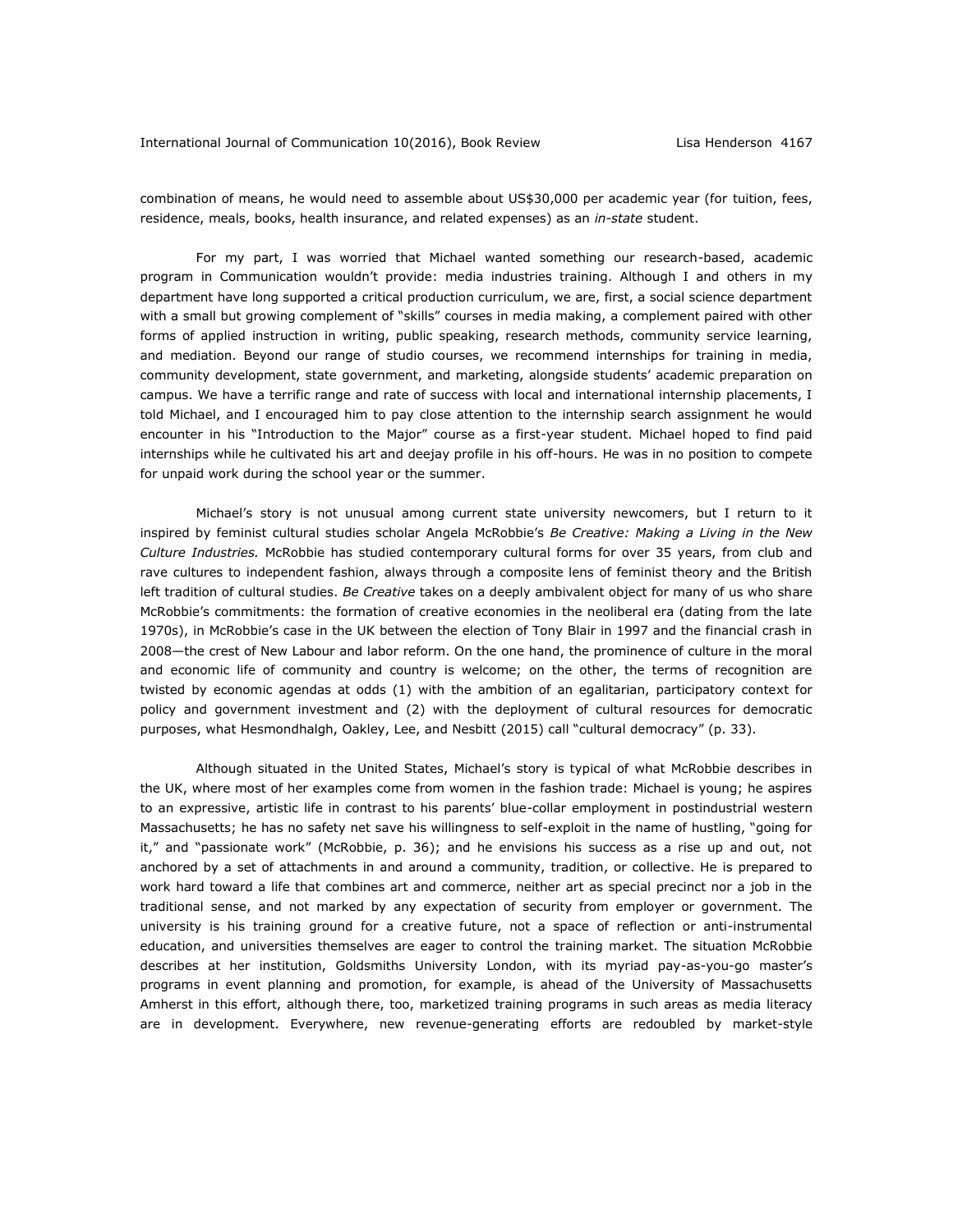competition among institutions, especially as state allocations have been slashed and repackaged as competitive resources.

McRobbie anchors her analysis in what she refers to, following Foucault, as the creativity *dispositif*, an array of policies, personal and institutional practices, world views, aspirations, and even physical dispositions that congeal as a set of norms—norms encouraging legions of young people to enter a thrilling and precarious risk economy. There is boundless evidence that creative economy work is low paid—in fashion, music, filmmaking, visual art, or performance—except at the very top, but that does not temper the enthusiasm of newcomers. Nor does the rank insecurity of knowing that any pay lasts only as long as the current job. Given the prevalence of short-term, part-time schemes in the creative economy, the solution becomes holding down three or four jobs at a time. McRobbie quotes a journalist about the London fashion sector: "Once you've tried doing four jobs, you'll never want anything less" (p. 27).

Such a breathless speed-up, McRobbie's citations document, is at the root of all manner of psychopathology, from depression to addiction. It is equally at the root of a broad process of depoliticization. Although creative economy workers below the top do not expect jobs to last or governments to provide even stop-gap measures when jobs fail, they believe they have only themselves to blame—their inadequacies of personality, drive, or entrepreneurial strategy—when they cannot sustain themselves or their careers. Gina Neff (2012) makes a similar point in *Venture Labor: Work and the Burden of Risk in Innovative Industries*, whose digital content and platform producers in New York's "Silicon Alley" blamed themselves for losses and bad risks despite a risk-driven economy whose bottom fell out in 2001. In the UK, there is no workplace politics, argues McRobbie, because there is no workplace, just a highly individuated set of freelance pathways and informal networks that exclude as much as they connect. They especially exclude mothers, who are unavailable for the relentless social mixing the sector requires, as it parlays club and rave culture into professional scene-making, "from clubs to hubs" (p. 28) and again into companies (chapter 1) in McRobbie's analysis. In both the imaginations of creative economy workers and the policy dossiers of New Labour, says McRobbie, celebratory *creativity* has displaced *work*. It is enough to make a left critic reminisce about the shop floor, its culture of solidarity and collective bargaining, and its provision of a lifetime of employment and security (prior to Thatcherite retrenchment), even if the work itself was enervating or dangerous and the security barebones. One cohort's nightmare of shop floor work occludes another's recollection of social forms worth remembering.

The fast-moving train that is the creative economy—or at least the language of the creative economy—mirrors the rhetoric of urban development guru Richard Florida, a figure for whom McRobbie (among others) reserves a particularly sharp critique (pp. 45–50). Once at George Mason University and then Carnegie Mellon, Florida is now senior editor at *The Atlantic* and director of the Martin Prosperity Institute at the University of Toronto (locally nicknamed the Disparity Institute). Since Florida's (2002) publication of *The Rise of the Creative Class: And How It's Transforming Work, Community, and Everyday Life*, followed by multiple editions and sequels, Florida has advised municipal governments internationally to shape "policy" priorities to attract and retain members of the so-called creative class—knowledge workers and the leisure and cultural sectors they desire. Underpinning Florida's program is "the Silicon Valley model of high-tech start-ups and its enrichment effect on the Bay Area" (McRobbie, p. 48). It is a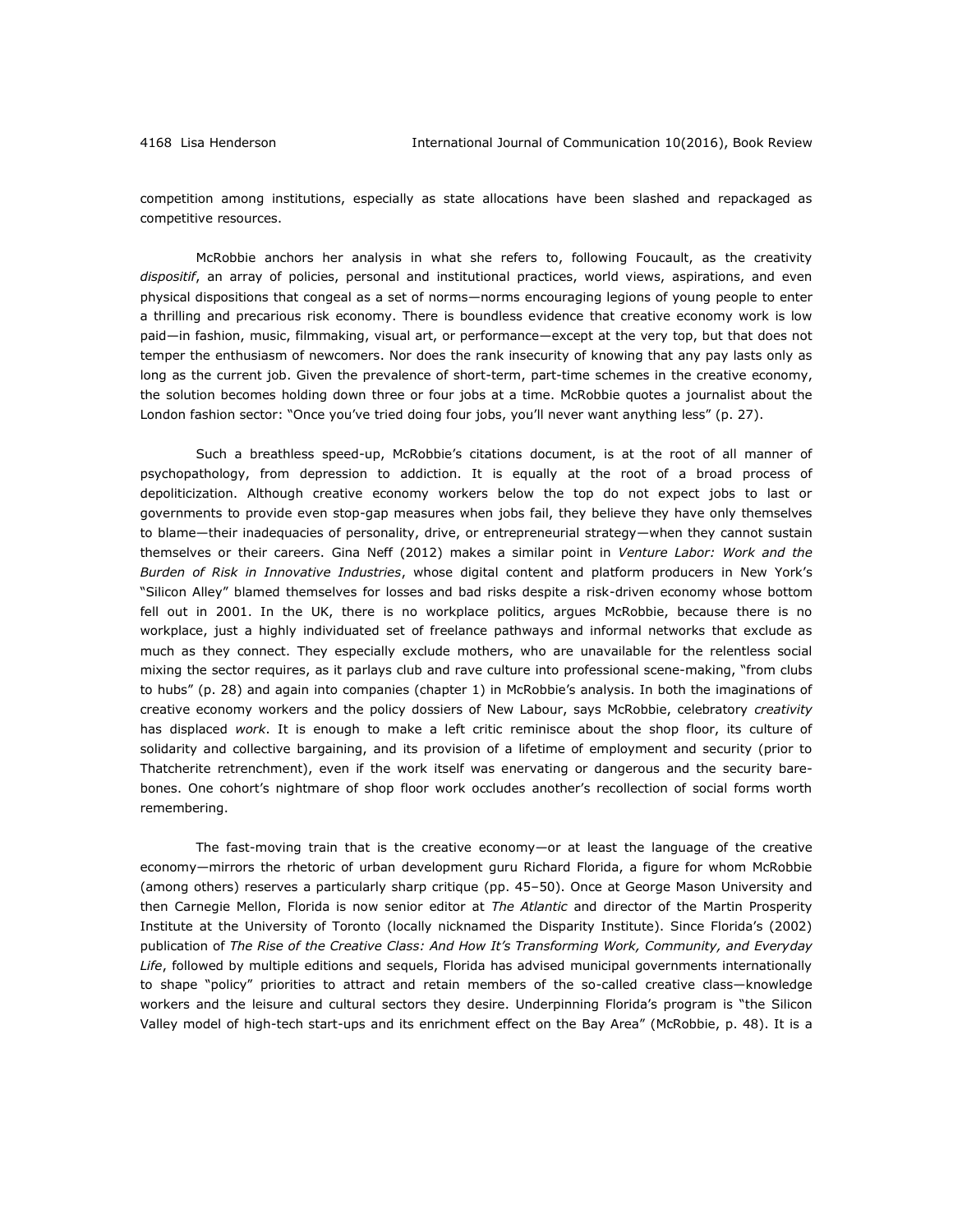model to be replicated elsewhere, a "breezy" business school discourse and how-to promotional campaign that has, strangely, achieved the status of doctrine in many places and political formations. "A new agenda for urban policy," McRobbie writes, "enters into society through an upbeat, think-positive, selfconsciously 'funky' fast-fix ethos, with the help of a vocabulary directly imported from marketing and public relations" (p. 48). Florida's program has its apparent upside: Well-heeled creative-class types prefer their neighborhoods mixed (just not economically), which means there is a place, say, for ethnic food and gay culture and an urban embrace of commercial tolerance (again, just not economic or class tolerance).

But Bay Area development has acquired a generation of critics and opponents as the region has priced itself beyond even highly paid knowledge sector denizens. For many, it is gentrification run amok, to be responded to with aggression, denunciation, and organized protest. Florida has answered with initiatives that postdate without challenging McRobbie's critique, turning his attention to the question of economic segregation in high-achieving "creativity centers"—a political gesture that I might call watching how the wind blows. With creative class (and allied finance sector) promotion and development having engendered greater urban divides between rich and poor, between a highly educated, well-enfranchised group of knowledge workers and allied finance sector traders, a sometimes-educated and growing group of low-paid service workers, and a small and declining group of traditional "working-class" city dwellers, Florida and colleagues (2015) have mapped economic segregation in cities with the goal of restoring city centers as places of "innovation, creativity, and economic progress" (p. 78) and in turn restoring the "talent economies" they advocate. By one argument, they are mapping the effects of policies they vigorously promoted for two decades, with considerable gain to themselves. With McRobbie's, our distrust is earned.

For McRobbie, however, immiseration is not the only story. Like many critics devoted to cultural possibility, she asks whether a democratic politics of social engagement can be shaped by and within creative work in the present. For her most sustained example, she turns to the independent fashion sector in Berlin, whose European social democratic tradition endures with more cultural and economic heft than what remains in the UK and even (or especially) in London. London, like San Francisco, is driven by finance and out-of-reach real estate prices despite the cultural democracy efforts and the contemporary successes of the Greater London Council, which survived seven years into Thatcher's regime but which Thatcher closed down in 1986 (p. 63). In contrast to Michael's story or the world of creative sector aspirants, whose status ambitions and sincere commitments are coupled with the very economic stuckness they are attempting to leave behind, Berlin's independent fashion scene is community oriented, articulated to community-based worker training (in sewing and design), and often collectively organized. Although Berlin is an international city, its fashion sector is outside the New York–Paris–London–Milan fashion industrial complex. In Berlin, independent fashion workers have cultivated both "art" and "craft" approaches. Berlin designers and shops are no less passionate than their London counterparts about their work, but they are less imbued with the highly individualized logic of "passionate work" (chapter 4) that roots especially women designers in their state of precarity. In Berlin, by contrast, modest state subventions are available for independent fashion development.

Fashion "art" in Berlin struggles to assert an identity between two poles of German fashion culture: elite consumption and mass production. A fashion art disposition is imported, says McRobbie,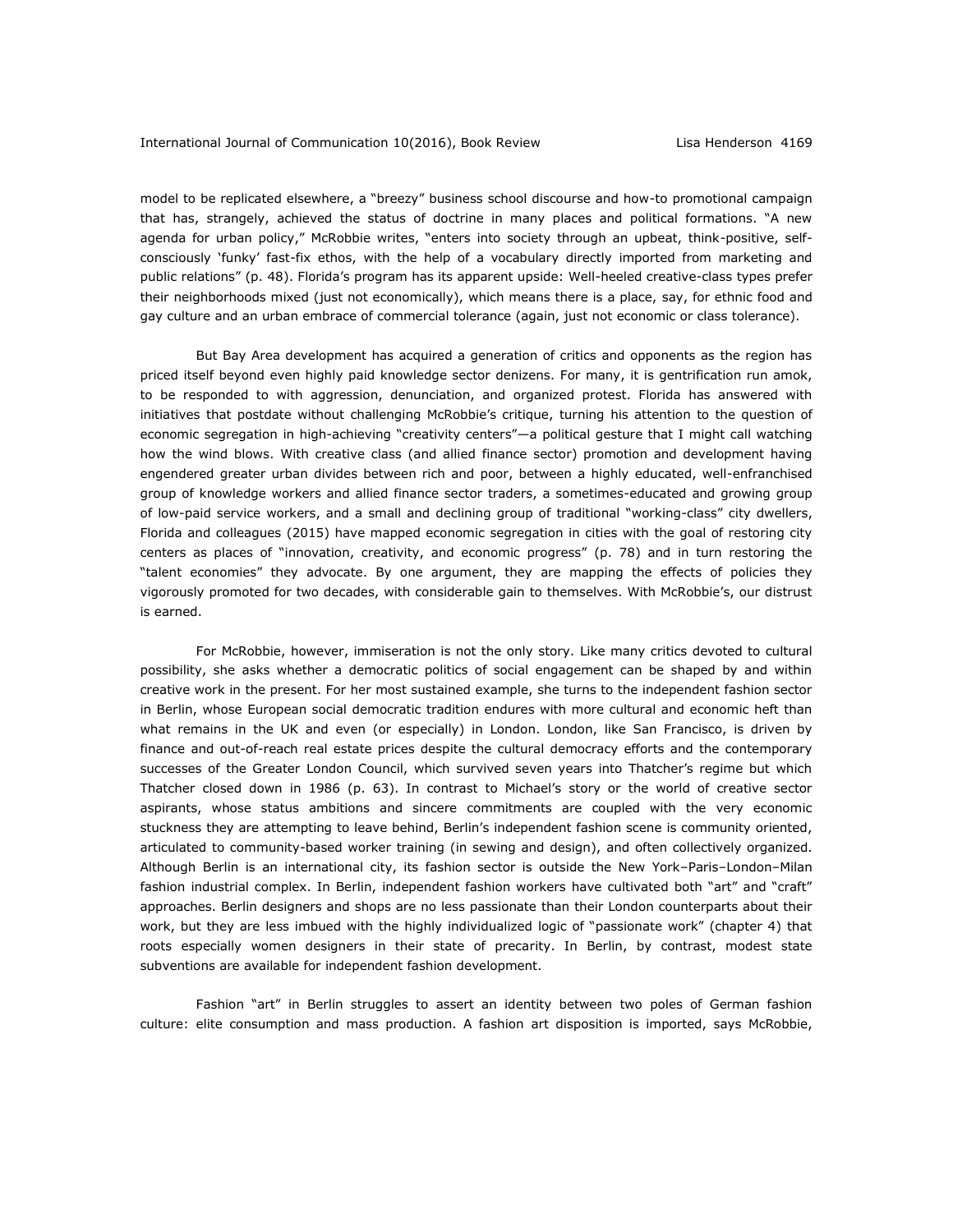from art schools in the United States and the UK (p. 134), and articulated to subcultural value and the identity of young people. Their designs are presented as "pieces" and their design statements are inflected by art theory, philosophy, architecture, and cultural studies (p. 135). Even the well-known designers McRobbie interviewed were reconciled to low pay under the mantle of art-making, and only cautiously approach the prospect of partnership with international brands—a common ambition in London. In the art sector, fashion design is about the work itself, not, first, about capital development.

Fashion "craft," in contrast, is attuned to the Berlin neighborhoods where its small collectives assemble and imagine their work to be part of neighborhood ecologies. Shop-front studios are places where people draw, cut, and sew alongside rails of garments priced to be locally affordable and often sold at weekend market stalls (p. 138). As fashion "social enterprises" (chapter 5), they emphasize teaching and learning, egalitarian management, a commitment to ethical issues in fashion and textile production, and a strong relationship to neighborhood women and girls (including immigrants) who might have an interest in sewing and fashion. Even with subsidies, the pay is low and the life insecure, but the production of local value separate from fashion itself—viable commerce, neighborhood integration, solidarity—creates a very different context for living than the anxiety of thwarted rise experienced by aspiring fashion workers in London.

My sketch of the art–craft distinction in Berlin might lead readers to wonder whether McRobbie brings left and feminist nostalgia to Berlin independent fashion. Her research there is deeply rooted in the work, lives, and sensibilities of particular designers and fashion collectives—people and formations with whom she has consulted for years. Indeed "Fashion Matters Berlin" (chapter 5) is her most research-rich chapter, where others rely on a wealth of secondary sources and McRobbie's earlier research in London fashion (e.g., McRobbie, 1998). Her method is partly documentary and partly ethnographic, layered enough to convince this reader that while the worlds of labor-reform London and contemporary Berlin overlap, the differences are real. So is the nostalgia, which can have defeating but also critical outcomes, where legacy strategies are articulated to new conditions.

McRobbie's question—Can creative economies be repoliticized in radical ways?—is urgent, and is indeed born of left feminist tradition. McRobbie looks for openings where she can find them, places where she and like-minded others can enact "hairline politics," drawing possibility from places of fracture—from the "lines of flight" one generation takes away from their parents' shop-floor lives, while still holding in mind and body a trace of the solidarity ethos of unionized work; from new convergences between middleand working-class precarity in economies that push the top and bottom ever further away from each other and those at the bottom closer together; from the slowed-down disposition of all work as craft that Richard Sennett (2008) promotes in the spirit of "a good job well done," a sensibility McRobbie adapts (chapter 6); in Sennett's and McRobbie's program of "downgrading exceptional work" and seeing it alongside other kinds of jobs (McRobbie, p. 149); and, finally, encouraging artists to engage with their communities (p. 163). These are practical challenges. I recognize in McRobbie's questions a scholar's desire to rehistoricize activism of all kinds and take some political cues from past activists, translating, for example, a feminist critique of labor into more collectivized labor practices in the present, such as those in Berlin, which speak to migrant labor and global living. In the London case, however, the Brexit effect (which McRobbie could not have predicted) remains to be seen, as conservative news discourses promote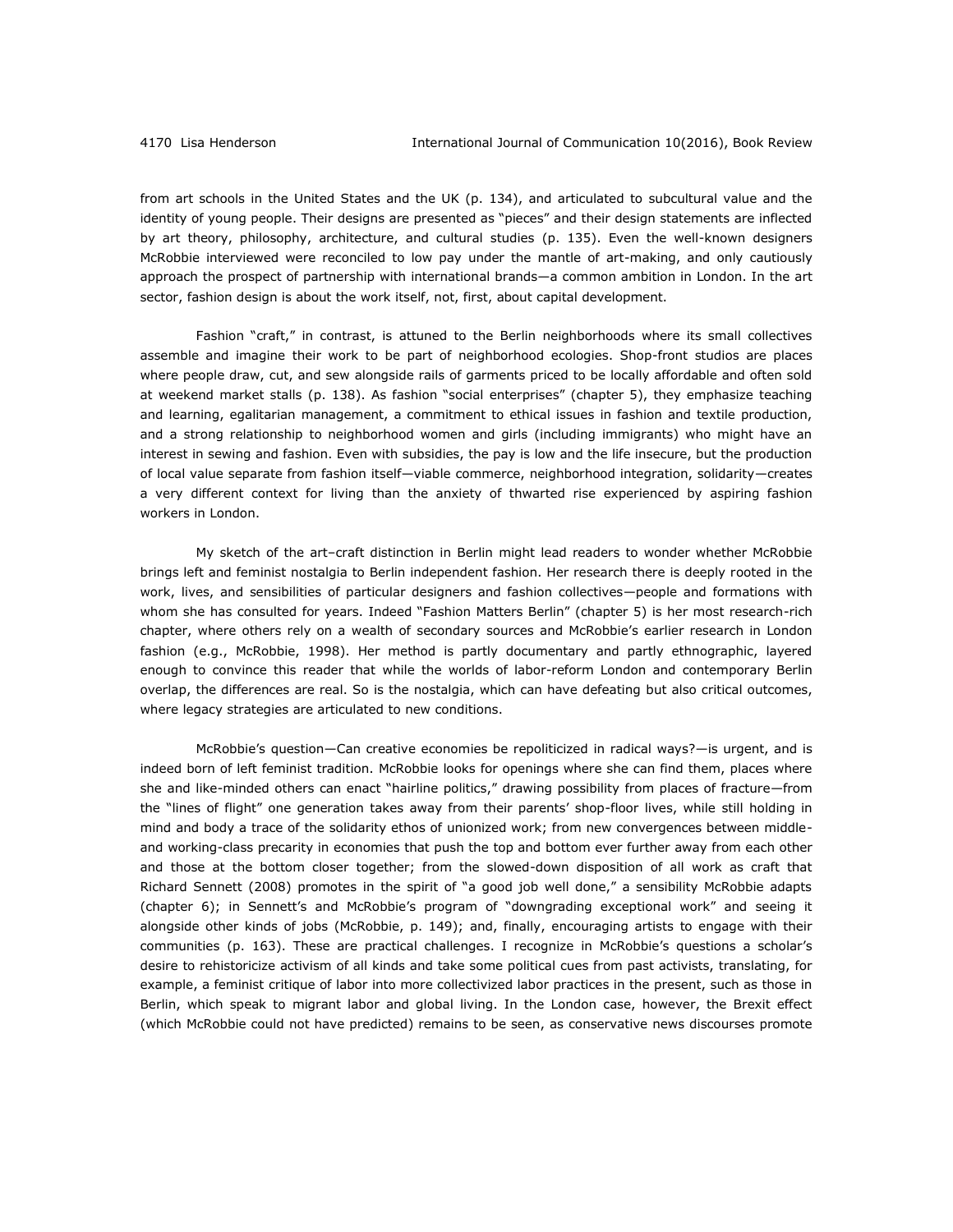isolationism (Lewis, 2016), artists and constituencies lament the leave vote in economic and cultural terms (Prebble et al., 2016) and young Brits, who came of age as members of the European Union, imagine themselves through broadly European frameworks. A majority of young Brexit voters favored "remain." Young people eligible to vote, however, turned out in strikingly smaller proportions than their older counterparts (Parkinson, 2016).

McRobbie's account is not a systematic critique of UK policy in the period that concerns her (for that I recommend the 2015 Hesmondhalgh et al. report). Her critical commitment to overdetermination, moreover, sometimes takes the written form of multiple and simultaneous inputs, which demand that readers arrive ready to focus, and which sweep through broad claims alongside delicate unearthingscombinations that can trouble the arc of her analysis. But we need McRobbie's project—to make visible the harsh terms of neoliberal labor reform in the name of creativity, and to rearticulate cultural production to cultural democracy rather than the vast and hierarchal economy of creative competition. Generationally speaking, neither McRobbie nor I will be the ones to make the new movements, but we have a role to play in the rehistoricization she advocates and that newcomers such as Michael might embody, at least in part, through their education. In the right spirit of empathy with new creative workers, "be creative" can be a different and more generous incitement, and we have McRobbie to thank for leading by example.

## **References**

- Florida, R. (2002). *The rise of the creative class: And how it's transforming work, community, and everyday life.* New York, NY: Basic Books.
- Florida, R., & Mellander, C. (2015). *Segregated city: The geography of economic segregation in America's metros.* Toronto, Canada: Martin Prosperity Institute, Rotman School of Management, University of Toronto. Retrieved from http://martinprosperity.org/media/Segregated%20City.pdf
- Hesmondhalgh, D., Oakley, K., Lee, D., & Nesbitt, M. (2015). *Culture, economy and politics: The case of New Labour.* London, UK: Palgrave Macmillan.
- Lewis, J. (2016, June 24). How the U.K. press woke up to Brexit with that morning-after feeling. *The Conversation.* Retrieved from https://theconversation.com/how-the-uk-press-woke-up-to-brexitwith-that-morning-after-feeling-61605#comment\_1010266
- McRobbie, A. (1998). *British fashion design: Rag trade or image industry?* London, UK: Routledge.
- Neff, G. (2012). *Venture labor: Work and the burden of risk in innovative industries.* Cambridge, MA: MIT Press.